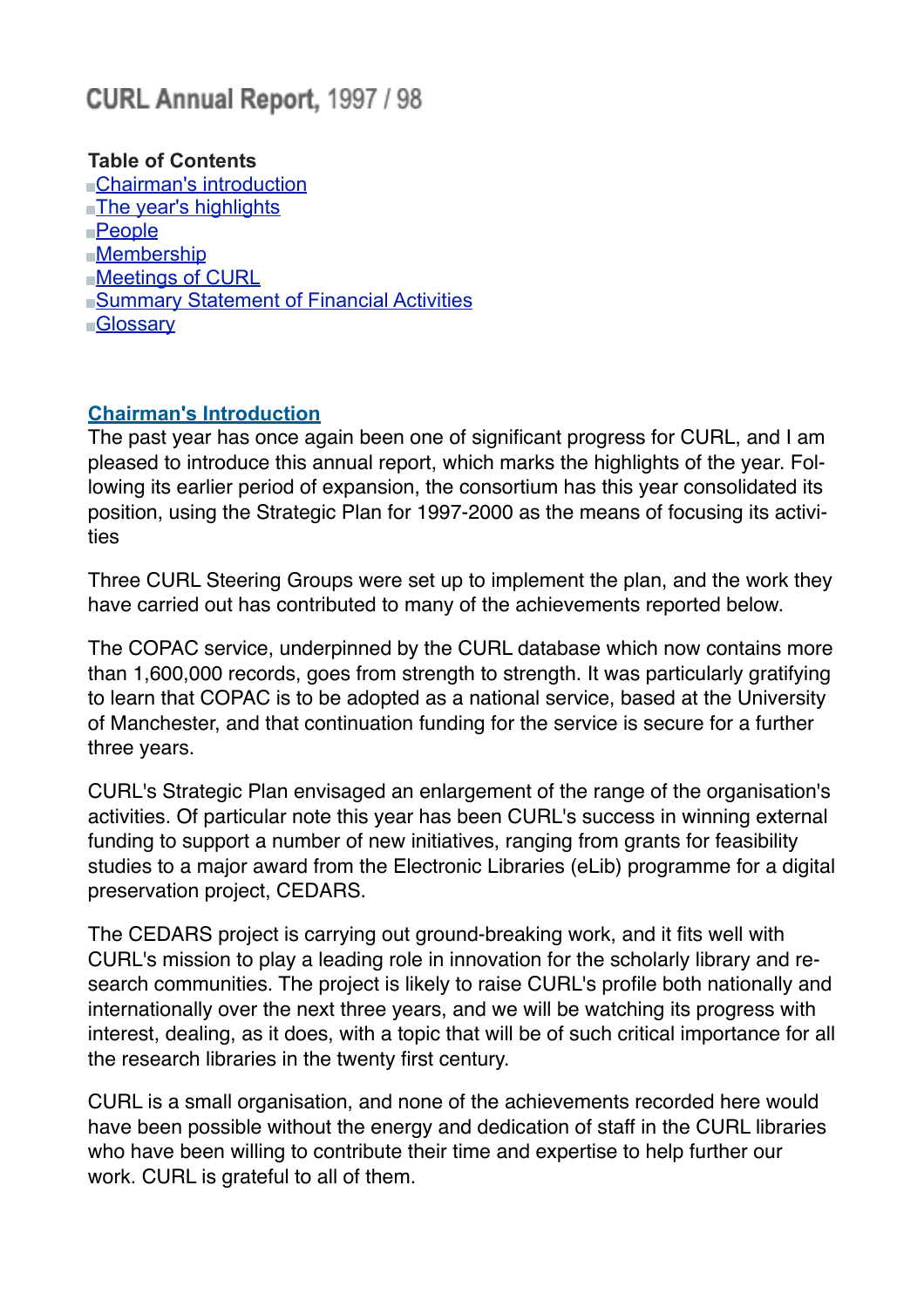Our gratitude is also due to the two members of the Board of Directors who stood down at the AGM: Reg Carr, who, in effect, ran CURL for five years as Honorary Secretary until February 1997, and Fred Friend, who served as Honorary Treasurer from March 1996 to March 1998.

**Peter Fox** Chairman

#### **The year's highlights**

CURL's Strategic Plan for 1997-2000, formally adopted by the CURL members in September 1997, provided the consortium with the focus for its activities during the year. Three Steering Groups were set up to manage the implementation of the plan: Resource Description and Discovery; Access; and Resource Management. Membership of these groups was drawn from staff within the CURL libraries, with each one being chaired by a member of the CURL Board.

#### **Resource Description and Discovery**

#### **The database**

Development of the database continued to be a key area of activity within CURL. The new Resource Description and Discovery Steering Group chaired by Clive Field took over from the Database Management Committee, though with a somewhat extended remit, and has continued to play a major role in identifying priorities and providing a strong lead for CURL in this area.

The period under review saw the addition of catalogue data from the universities of Birmingham, Manchester and Sheffield, bringing the total number of contributing libraries up to twelve at the end of July 1998. As well as the ongoing schedule to load catalogue data from the newer members, there are periodic needs for data already on the database to be reloaded, to accommodate changes that arise when libraries migrate from one library system to another. This process is built into the regular loading and maintenance schedules at Manchester Computing, but can clearly have an impact on the schedule for loading new libraries, and the speed with which it can be accomplished. That the original aim to complete the loading of all new libraries by the end of 1998 has slipped a little, is due in part to the reloading requirements experienced over the past twelve months.

The routine updating of the database is now running smoothly and the revised schedule for loading the new data of the remaining CURL libraries has been agreed. Priority will be given by Manchester Computing in the coming academic year to completing the loading of new libraries, and it is expected that all full and co-operating member libraries' data will have been added by Summer 1999.

A Z39.50 interface to the record retrieval service is now fully functional and being used by a number of member and customer libraries.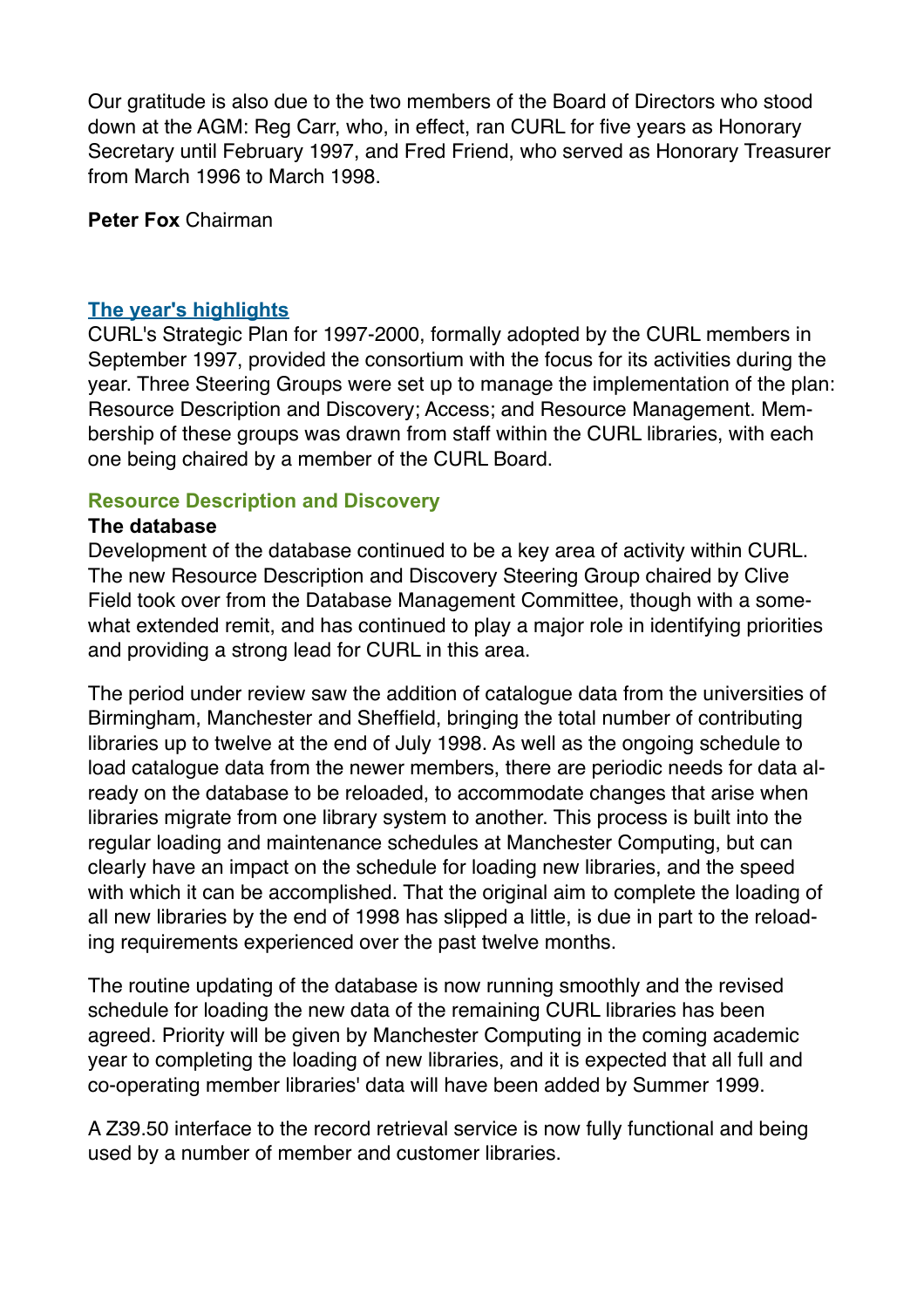## **COPAC**

Exploitation of the COPAC service continued to grow over this period, with overall usage increasing at about 26% per annum.

Publicity continued to be a key activity; September 1997 saw a joint CURL/COPAC stand at LibTech at the University of Hertfordshire and in November 1997 CURL and COPAC jointly exhibited at the Earl conference at the Institute of Education in London.

## **Mid-term evaluation of COPAC service**

A mid-term evaluation of COPAC, carried out by the Tavistock Institute in March 1998, gave a generally positive report of the service. Current users of COPAC were found to have high levels of satisfaction with both the content of the dataset and the form of the interface. However, it was recommended that the primary task was now to raise awareness of the service still further among the target user group - a finding that echoed recommendations made in the first-stage evaluation, carried out by the Department of Information and Library Management, University of Northumbria, in October 1996.

## **Continuation funding for the COPAC service**

With the initial JISC three-year funding for the COPAC service due to end in October 1998, CURL and Manchester Computing worked closely together during the spring of 1998, to put together a bid to JISC for continuation funding for the service. It is pleasing to report that, following the submission of this bid, JISC's Committee on Electronic Information confirmed that COPAC should become a core MIDAS service and that funds should be made available for the future development of the CURL OPAC in relation to the service. Funding is now secure until September 2001, providing CURL and Manchester Computing with a sound base on which to continue their collaborative work.

## **CURL Feasibility Study on potential applications of Z39.50 technology forthe COPAC service**

The developing potential for resource discovery offered by Z39.50 technology had prompted CURL and Manchester Computing to consider whether the longer term strategy for the development of the COPAC service should move away from the present union catalogue model. Among the potential advantages perceived in such a strategy were a reduction in time spent on maintenance and data processing; and the availability, through COPAC, of dynamic location information relating to the holdings of CURL libraries. With funding from JISC, CURL commissioned Crossnet Systems to undertake a study during the summer of 1998, to compare several options for the architecture of COPAC. These were: continued Union Catalogue with all records loaded into COPAC; a fully distributed model using Z39.50 to access records and holdings information; and a hybrid model. The report's recommendations confirmed that, for the time being at least, the current physical union catalogue model should be retained, and that the potential for a distributed service should be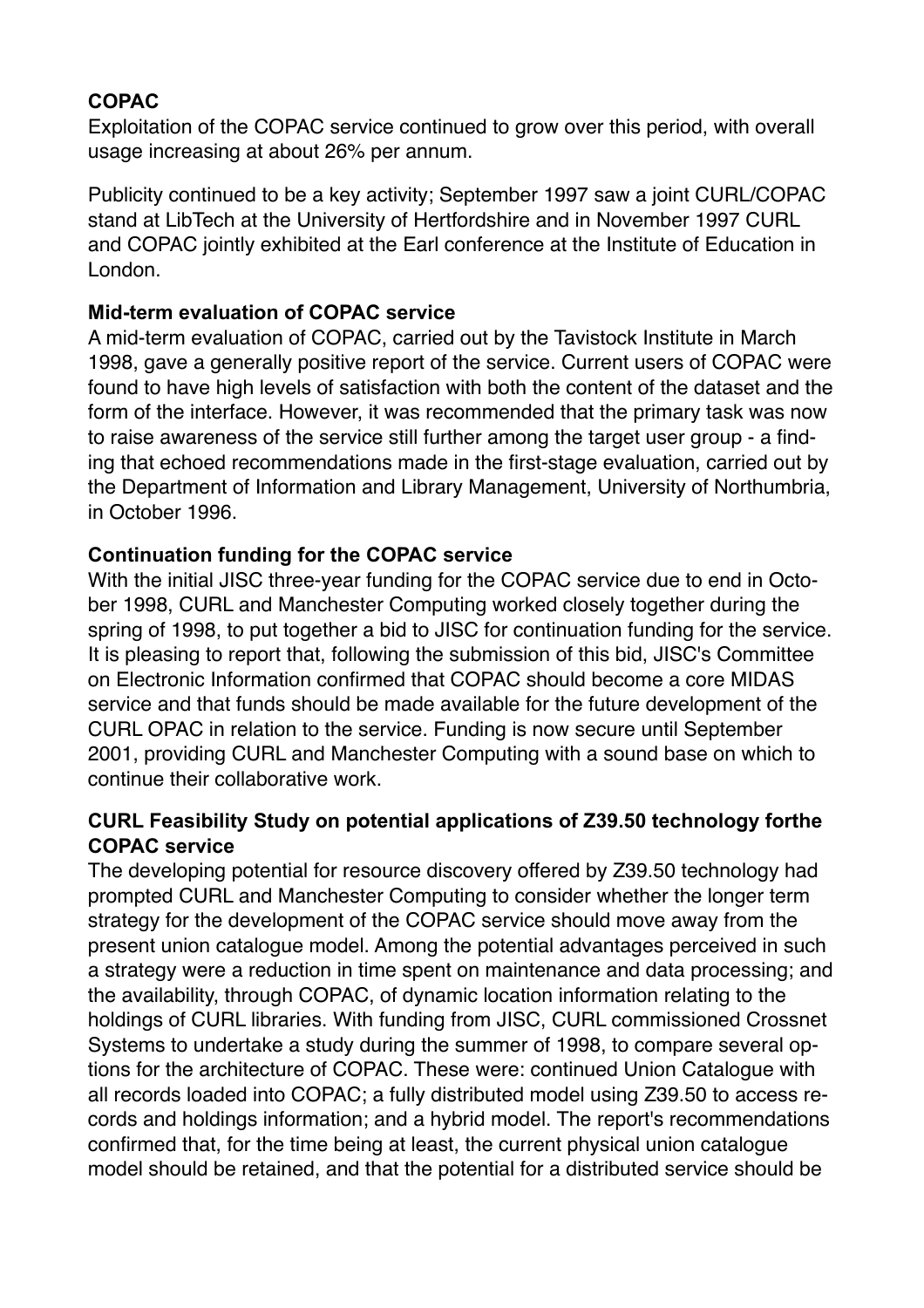reassessed once the results of the UK Electronic Libraries Programme Clumps projects are known. A copy of the report of the feasibility study can be found on the CURL Web site ([http://www.curl.ac.uk/z39-50\\_project.htm\)](http://www.curl.ac.uk/z39-50_project.htm).

### **Future strategic developments**

In the course of the year the Resource Description and Discovery Steering Group has investigated a number of the strategic issues that are likely to affect future developments of the database and the COPAC service. As a result it has identified several priorities for action in the coming twelve months. These will include the development of a UKMARC to USMARC conversion program; work towards the inclusion in COPAC of collection level records for archival material in CURL libraries; and the investigation of ILL functionality including options for accessing dynamic location information.

## **Access to CURL resources**

## **Interlibrary Lending**

The options for developing a monograph interlending service continued to be explored, under the aegis of the Access Steering Group. The stumbling block to providing a cost-effective service continues to be the identification of an appropriate technological solution that will permit one-stop-shop access to dynamic location information, preferably linked to an automated ILL ordering system. At the time of writing no appropriate solution had been identified.

## **Heritage Lottery Fund**

CURL was pleased to learn, some twelve months after submitting an application to the Heritage Lottery Fund, that its bid had met with partial success. The HLF agreed to provide some funding towards the cost of a feasibility study to see how access to CURL resources could be widened through a programme of retrospective conversion.

The contribution being offered by the HLF, however, fell considerably short of the amount CURL had requested, and additional funding from an alternative source was therefore needed if the study were to go ahead with HLF support. The CURL Board took the view that the study was potentially of such significance for CURL that it should allocate the balance required (some £10,000) from CURL's reserve funds. Partnership funding was confirmed with the HLF, and by the end of July 1998 negotiations with the HLF were well in hand for the signing of a contract so that work on the study could begin.

#### **Resource management**

#### **Model retention policy**

Work begun in the previous year through a joint CURL/BL Working Party on Retention moved forward, albeit slowly. It was proposed that the model retention policy, drawn up by the Working Party, should be piloted by a small number of CURL libraries. Volunteers were invited to take part in this pilot project, and Birmingham, Durham, Glasgow, Leeds, UCL and the Wellcome Trust expressed a willingness to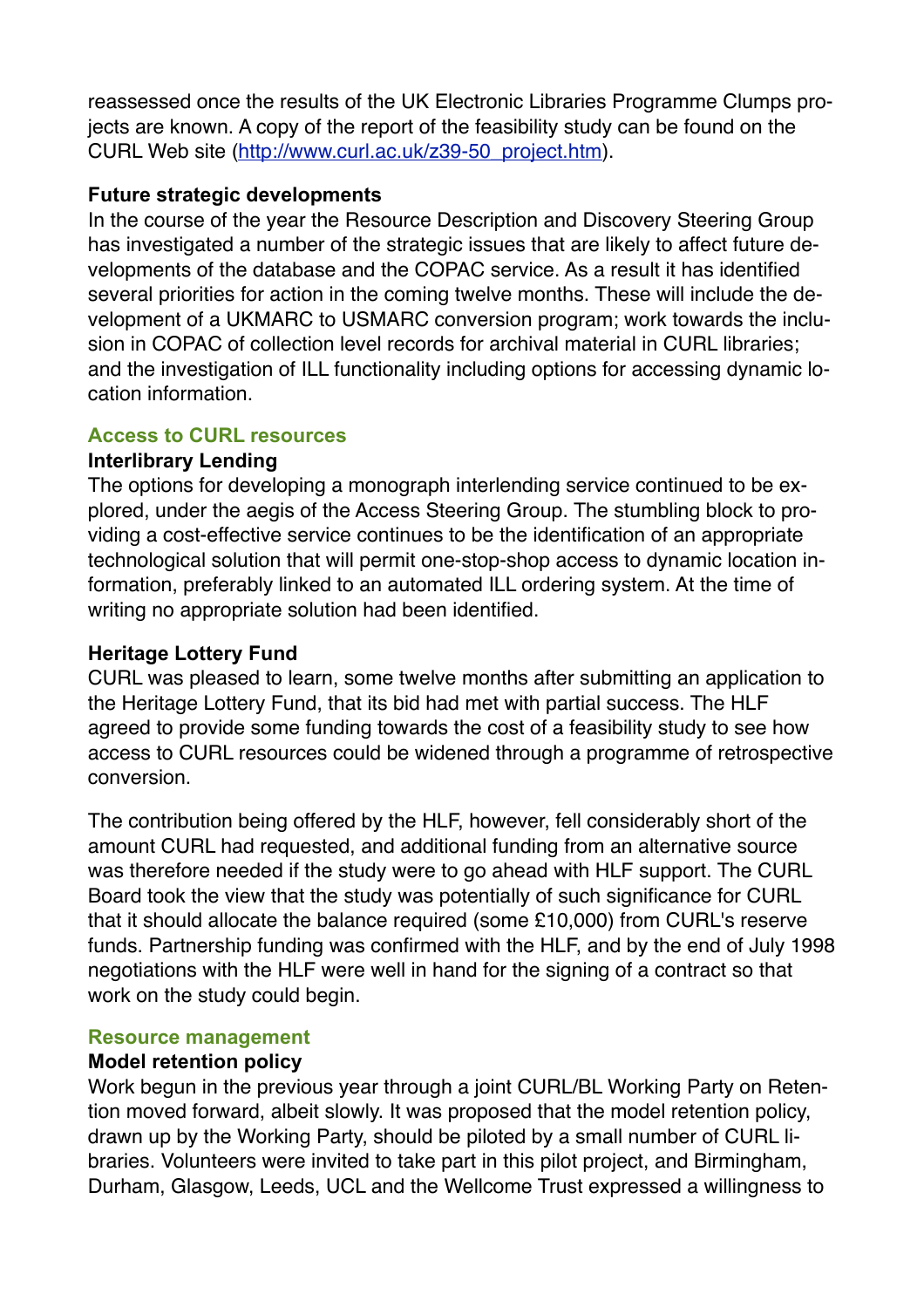take part in the trial, although, by the end of the year under review work on the project was not underway.

## **Register of collection strengths**

Over the same period CURL was also collaborating with the National Preservation Office in the setting up of a National Register of Collection Strengths, agreeing the data elements that would need to be included in an automated system, and drawing up a specification for such a system.

## **Consortium purchasing**

There has been some discussion, within the consortium, about whether CURL should become more actively engaged in consortium purchasing on behalf of its members. For many CURL institutions, consortial purchasing through other, regional consortia is already well established at institutional level. In some instances, there may be a case for CURL to pursue a consortial deal for very specialist research products on behalf of the membership. However, it is felt that such instances are likely to be rare, and should be followed up as and when they present themselves. At present it is not thought to be appropriate for CURL to play a leading role in negotiating consortial deals.

#### **Raising awareness**

## **CURL's contribution to wider national and international debate**

During the course of the year CURL took part in the consultation process on a number of issues relating to libraries and their role in providing research support. Responses were sent to the Library and Information Commission's Prospects: a strategy for action; to the DfEE on its consultation document, Connecting the Learning Society, on the subject of the National Grid for Learning; and to JISC over its Strategic Review.

#### **International links**

#### **Research Libraries Group**

Close collaboration with RLG continued on several fronts. In December 1997 a number of meetings arranged by RLG were held in the UK. A Shares workshop was attended by representatives of most of the CURL libraries and a meeting in Leeds for senior RLG staff and CURL directors was successful in pointing the way towards future collaboration and co-operation. In addition CURL staff were able to benefit from RLIN and Eureka workshops held in Oxford and Warwick, from the RLG forum also in Oxford, and from digital preservation workshops held in Leeds.

The RLG Annual Meeting took place at the British Library in May 1998 and was attended by many of the CURL directors as well as by US colleagues. With so many representatives of the RLG Board present in the UK, the CURL Board took the opportunity to arrange a joint CURL/RLG Board meeting, to explore some of the strategic issues of common concern, and to identify possible areas for closer collaboration.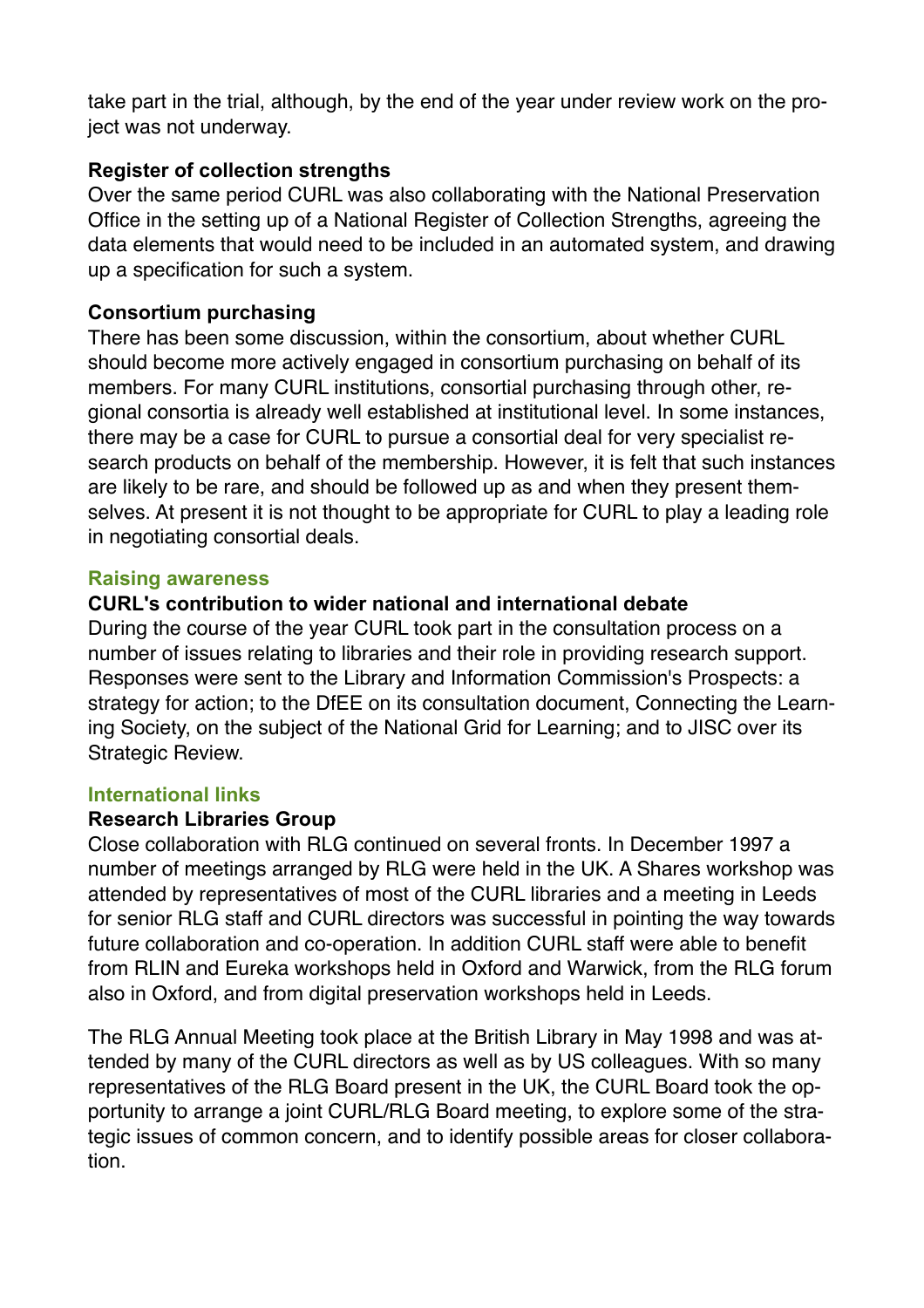An all-inclusive, fixed-fee deal between CURL and RLG enabled CURL to benefit once again from unlimited use of RLIN, Eureka and Shares. The benefits of the experience gained from the previous year's deal meant that fewer problems were encountered, both with the central administration of the arrangement and in rolling the arrangement out to the individual libraries. Increased usage of Eureka was seen throughout this period and several of the CURL libraries signed up to use Shares.

A further example of productive collaboration between CURL and RLG was to be seen in the work that was ongoing during the year to develop a Z39.50 gateway from RLIN to the CURL database for ILL purposes. By the end of July 1998 the technical work was all but complete, and negotiations over the formal agreements that needed to be put in place before the new service could go live were at an advanced stage.

#### **Membership services**

The period under review was one of consolidation for CURL, with no new institutions being received into membership. It was with regret that CURL received notice from SOAS that it would be unable to continue in membership beyond July 1998.

#### **Site visits**

A site visit to the National Library of Scotland was made by Clare Jenkins, Anne Mealia and Nancy Elkington in December 1997.

#### **British Library**

A fruitful meeting between CURL and the British Library led to an agreement over some changes to the licensing arrangements for the supply of bibliographic records to CURL. The arrangements are intended to offer CURL and the BL a more flexible working partnership and the possibility for greater co-operation in areas of mutual interest within the area of record supply.

## **OCLC**

The lengthy discussions that had been ongoing with OCLC in the previous year over changes in the CURL/OCLC relationship were eventually brought to a satisfactory conclusion, and the new agreement between CURL and OCLC came into operation in January 1998. Under the new arrangement CURL ceased to act as a record reseller for OCLC but now acts as an intermediary between OCLC and CURL members for the supply of OCLC bibliographic records. CURL libraries may opt to be Œfull members' or Œpartial members'in the OCLC arrangement. Full membership confers additional benefits, but brings with it the commitment to make available for loading into the OCLC database, on a regular basis, copies of machine readable records added to a library's catalogue database. For the first year of the new arrangement, five CURL libraries, Cambridge, Edinburgh, Glasgow, Leeds and Oxford opted to join the scheme as full members. Some problems were encountered in the early stages of the arrangement, especially with the loading of records, and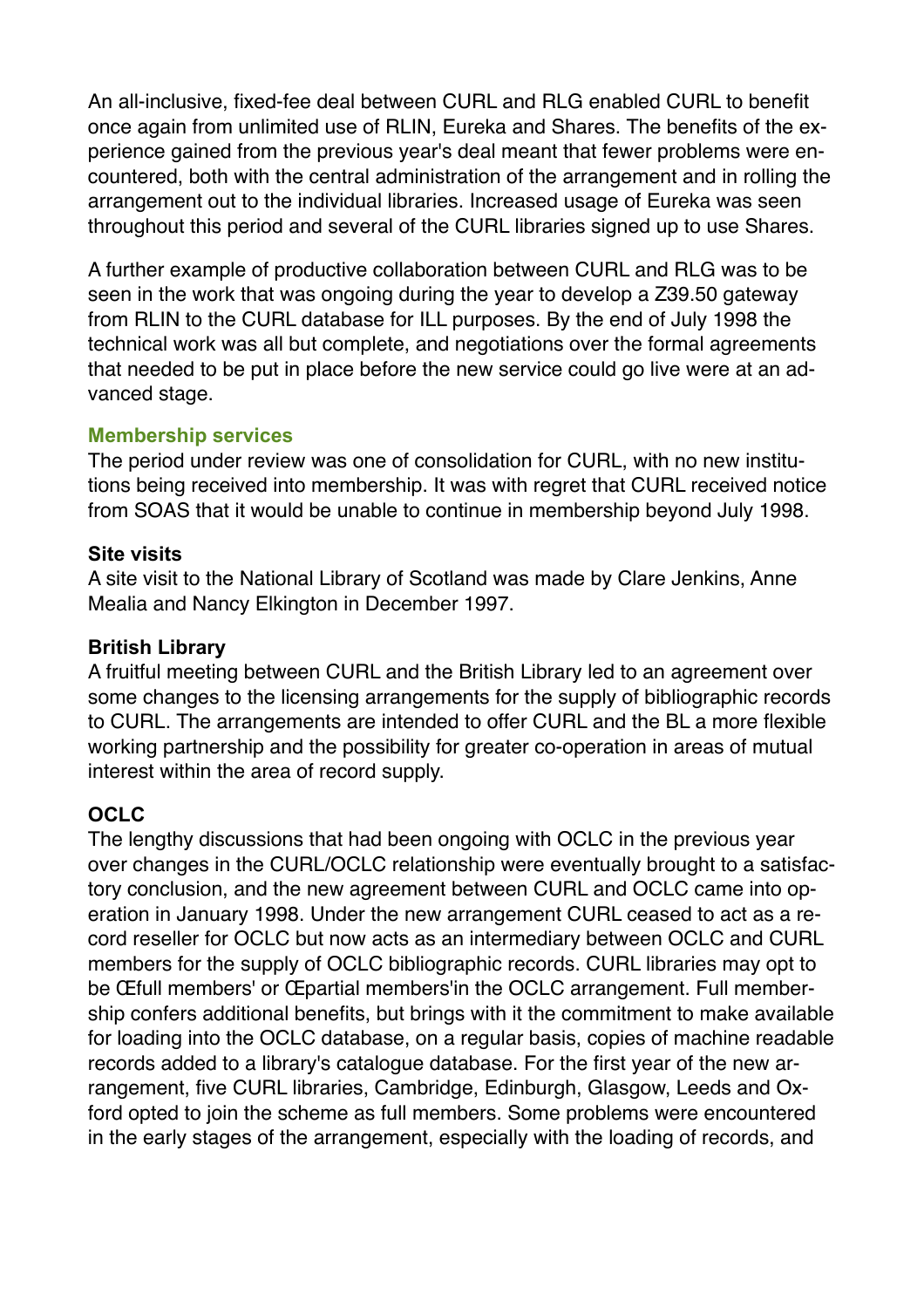work was still underway in July to resolve these problems. OCLC workshops were held for CURL members in Autumn 1997 in Manchester and London.

## **Staff Development Conference**

A second staff development conference was held at Nottingham in July 1998, taking as its theme ŒPostgraduate students and information skills: the subject librarian's role'. Some fifty delegates attended, and the event once again proved popular among CURL library staff as a forum for discussing matters of common interest. Collaboration in the preparation of guiding materials was identified as an area where closer working between CURL libraries might be beneficial, and was set as a specific action to be pursued by a small task force in the coming year.

## **Wolfson Technology Resource Centres**

The bids submitted to the Wolfson Foundation by the newer CURL members were all successful, and funding was made available to provide improved IT facilities in the libraries of Durham, Liverpool, Southampton, and Warwick. CURL is very grateful to the Wolfson Foundation for its generous contribution of £222, 750 to support the development of these resource centres.

## **National Preservation Office**

In addition to the collaboration already noted under Resource Management, CURL continued to support work at the NPO in a number of tangible ways, by providing an annual contribution to the costs of the NPO, and through formal CURL representation on the NPO Management Committee.

## **Projects**

#### **CEDARS project**

During the autumn of 1997, CURL was successful in obtaining funding of £370,000 over three years from JISC, through the Electronic Libraries (eLib) Programme to support a consortium-led, three year project on digital preservation - CEDARS (CURL exemplars in digital archives). Kelly Russell was appointed to the post of Project Manager, and took up her post, based in Leeds, in April 1998, to coincide with the official start of the project. The Project Director is Clare Jenkins, the CURL Executive Secretary.

The project work is based at three CURL institutions - Leeds, Oxford and Cambridge. The main objective of the project is to address strategic, methodological and practical issues and provide guidance for libraries in best practice for digital preservation. The development of practical demonstrators will provide concrete practical experience in preserving digital resources, and the development of recommendations and guidelines in best practice will be of benefit to the wider community. The project also expects to deliver practical and scaleable models for establishing distributed digital archives.

The project is focusing on a well-defined group of digital content, but intends to identify techniques which can be generalised and extended to the full range of digi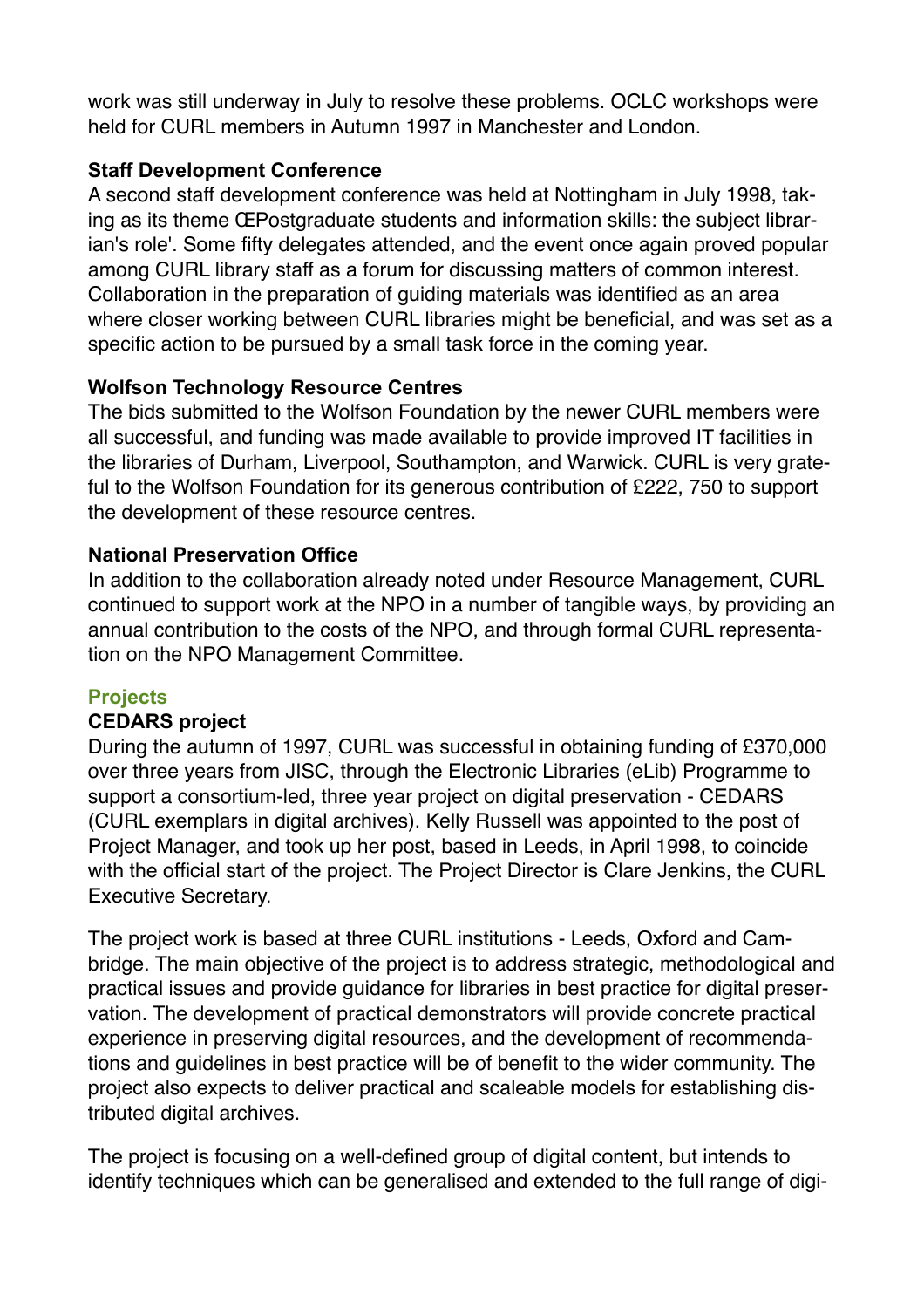tal materials. Wherever possible, it will draw on work that has already been done and on expertise that resides elsewhere. The project's Advisory Board is drawn from a wide range of stakeholders, both in the UK and overseas, reflecting the recognition of the significance of its work to the wider information and research community. The project is scheduled for completion in March 2001.

## **People**

Two long-standing members of the CURL Board, Reg Carr and Fred Friend stood down in March 1998, after serving CURL well for a many years. Reg Carr, in particular, during his time as Honorary Secretary, made an enormous contribution to CURL during a critical period in its development.

#### **Fred Friend**

At Nottingham Robert Oldroyd was appointed Director of Library Services, and at the BLPES Jean Sykes took up the post of Librarian and Director of IT Services. Paul Ayris became Director of Library Services at University College London, following Fred Friend's appointment to a new post as Director of Scholarly Communication at UCL.



Kelly Russell was appointed to the post of Cedars Project Manager.

#### **Membership**

The twenty institutions in full membership at 31 July 1998 were the universities of Birmingham, Cambridge, Durham, Edinburgh, Glasgow, Leeds, Liverpool, London, Manchester, Newcastle, Nottingham, Oxford, Sheffield, Southampton, Warwick and Imperial College London, King's College London, London School of Economics, University College London and Trinity College Dublin.

The British Library, the National Libraries of Scotland and Wales and the Wellcome Trust were Associate Members and the School of Advanced Study and the School of Oriental and African Studies both of the University of London were Co-operating Members.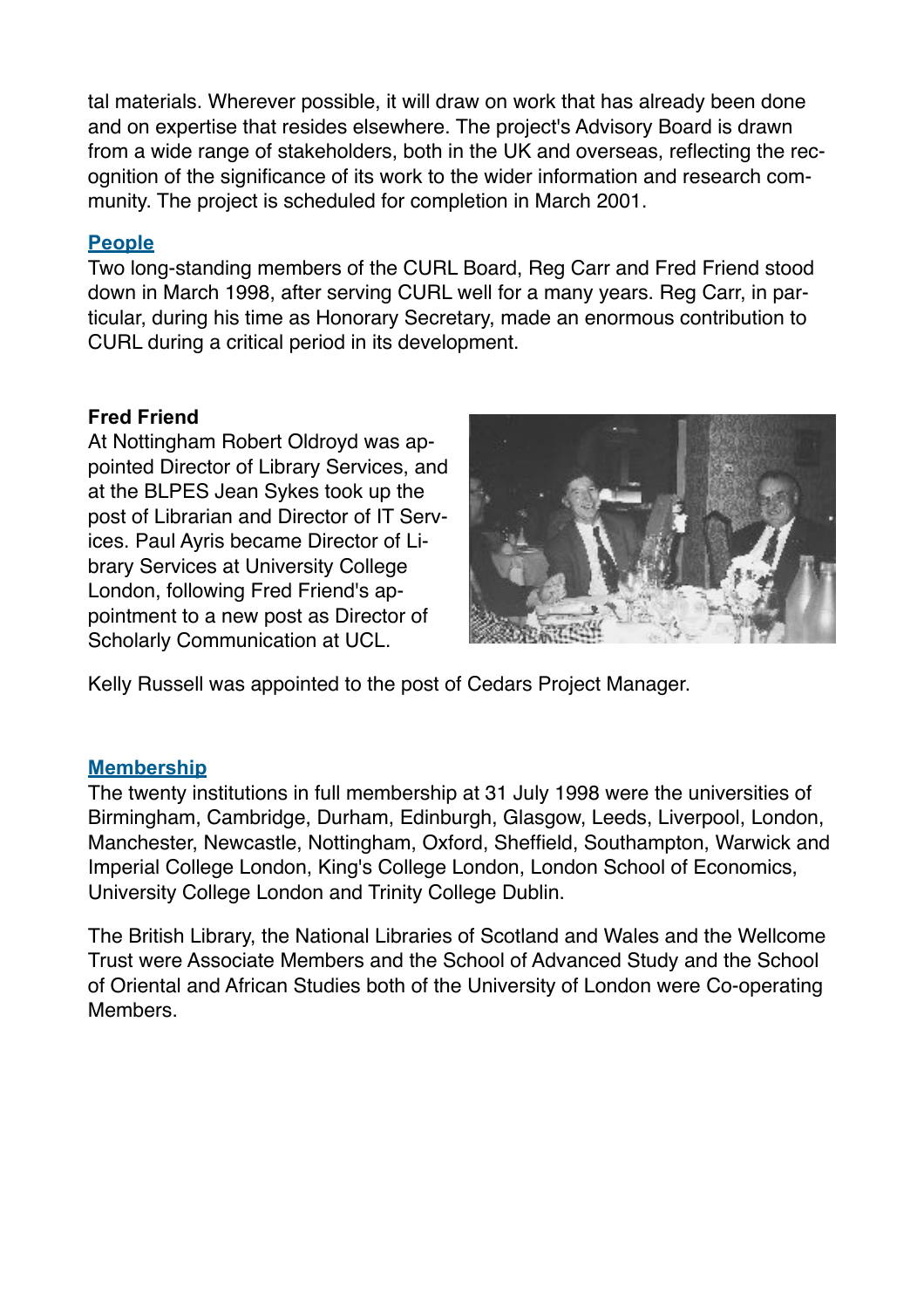## **Board of Directors**

## **Membership for the year was as follows To 24 March 1998**

| <b>Ms Lynne Brindley</b>                                | <b>University of Leeds</b>     |  |
|---------------------------------------------------------|--------------------------------|--|
| <b>Mr Reg Carr</b>                                      | University of Oxford           |  |
| <b>Dr Clive Field</b>                                   | University of Birmingham       |  |
| <b>Mr Peter Fox</b><br>Chairman                         | University of Cambridge        |  |
| <b>Mr Frederick Friend</b><br><b>Honorary Treasurer</b> | University College Lon-<br>don |  |
| <b>Mr Michael Hannon</b>                                | University of Sheffield        |  |
| <b>Mr Bernard Naylor</b>                                | University of Southamp-<br>ton |  |
| <b>Ms Frances Thomson</b>                               | University of Liverpool        |  |

## **Following AGM on 24 March 1998**

| <b>Ms Lynne Brindley</b>                              | University of Leeds          |  |
|-------------------------------------------------------|------------------------------|--|
| <b>Dr Clive Field</b>                                 | University of Birmingham     |  |
| <b>Mr Peter Fox</b><br>Chairman                       | University of Cambridge      |  |
| Dr John Hall                                          | University of Durham         |  |
| <b>Mr Michael Hannon</b><br><b>Honorary Treasurer</b> | University of Sheffield      |  |
| <b>Mr Ian Mowat</b>                                   | University of Edinburgh      |  |
| <b>Mr Bernard Naylor</b>                              | University of<br>Southampton |  |
| <b>Ms Frances Thomson</b>                             | University of Liverpool      |  |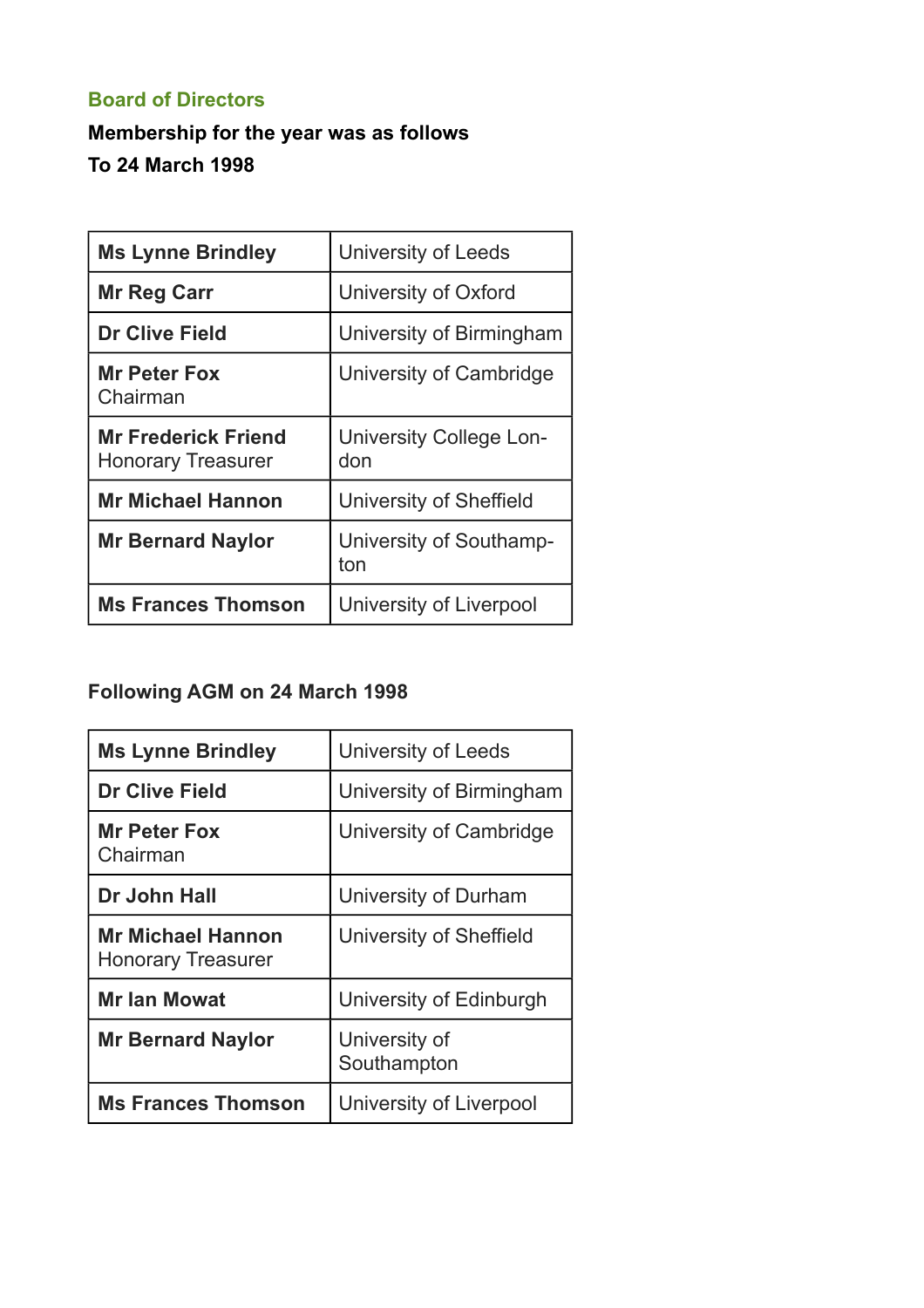## **CURL Steering groups**

## **Resource Description and Discovery Steering Group**

| <b>Clive Field</b><br>Chair               | University of Birmingham    |  |
|-------------------------------------------|-----------------------------|--|
| <b>John Hall</b>                          | University of Durham        |  |
| <b>Clare Jenkins</b>                      | <b>CURL</b>                 |  |
| Anne Mealia                               | <b>CURL</b>                 |  |
| <b>Oliver Pickering</b>                   | University of Leeds         |  |
| <b>Hugh Taylor</b>                        | University of Cambridge     |  |
| <b>Paul Watry</b>                         | University of Liverpool     |  |
| <b>Keith Webster</b>                      | University of Newcastle     |  |
| <b>Janet Wharton</b>                      | University of Nottingham    |  |
| Present at each meeting<br>by invitation: |                             |  |
| <b>Julia Chruszcz</b>                     | <b>Manchester Computing</b> |  |
| <b>Ric Collins</b>                        | <b>Manchester Computing</b> |  |

## **Access Steering Group**

| <b>Frances Thomson</b><br>Chair | University of Liverpool               |  |
|---------------------------------|---------------------------------------|--|
| <b>Chris Bailey</b>             | University of Glasgow                 |  |
| <b>Anne Bell</b>                | King's College London                 |  |
| <b>Clare Jenkins</b>            | <b>CURL</b>                           |  |
| Anne Mealia                     | <b>CURL</b>                           |  |
| <b>Michele Shoebridge</b>       | University of Birmingham              |  |
| <b>Murray Simpson</b>           | University of Edinburgh               |  |
| Julia Walworth                  | University of London-<br>Senate House |  |
| <b>Jan Wilkinson</b>            | University of Leeds                   |  |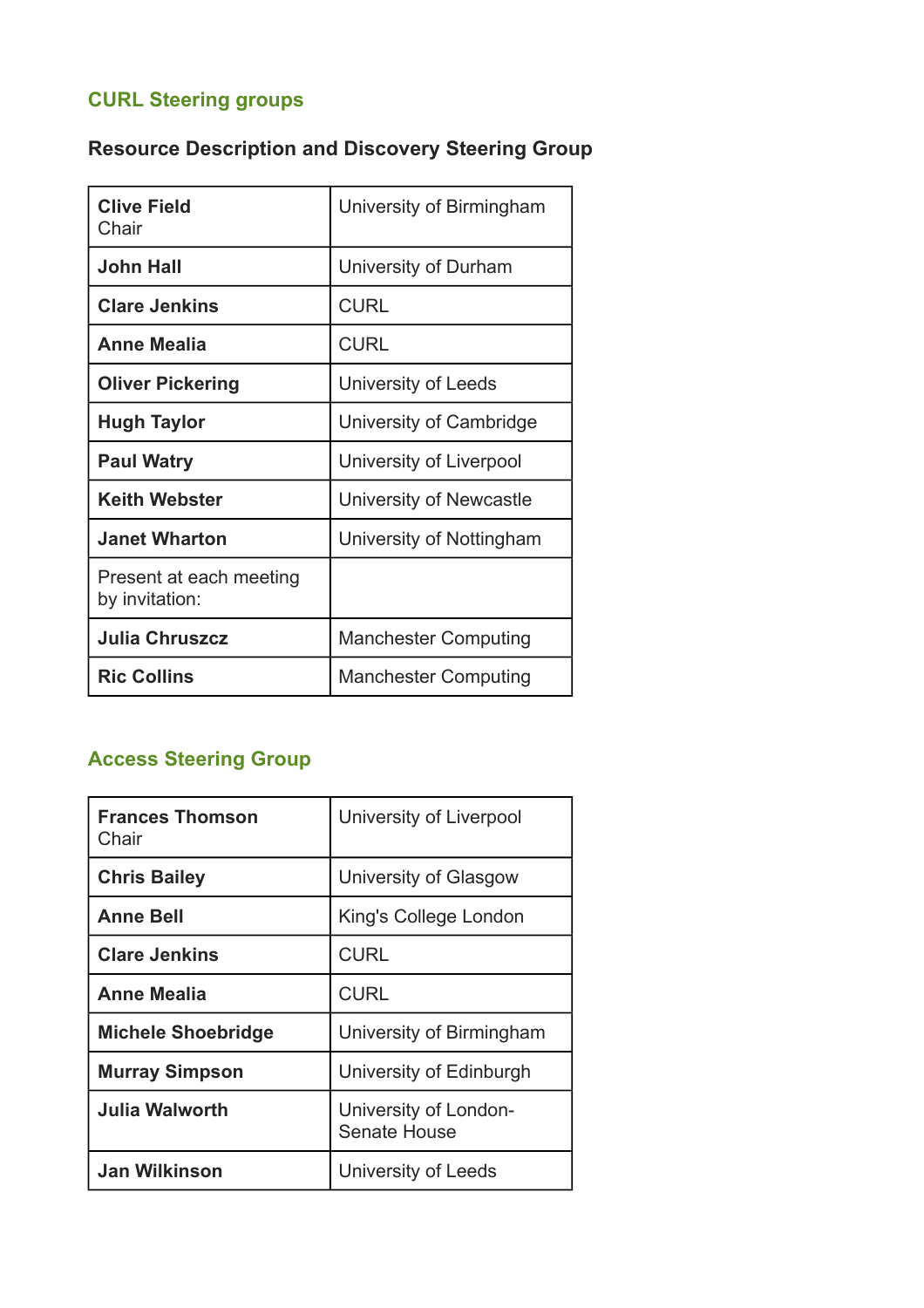| Present at each meeting<br>by invitation: |                             |
|-------------------------------------------|-----------------------------|
| <b>Ric Collins</b>                        | <b>Manchester Computing</b> |

### **Resource Management Steering Group**

| <b>Bernard Naylor</b><br>Chair | University of Southampton |  |
|--------------------------------|---------------------------|--|
| <b>Liz Davis</b>               | <b>Imperial College</b>   |  |
| <b>Tom Graham</b>              | University of Newcastle   |  |
| <b>Clare Jenkins</b>           | <b>CURL</b>               |  |
| <b>Stephanie Kenna</b>         | <b>British Library</b>    |  |
| <b>Martin Lewis</b>            | University of Sheffield   |  |
| <b>Mark Nicholls</b>           | University of Cambridge   |  |
| <b>Gregory Walker</b>          | University of Oxford      |  |
| <b>Christine Woodland</b>      | University of Warwick     |  |

#### **Meetings of CURL**

#### **The Board of Directors met on the following occasions**

16 September 1997 - UCL 26 November 1997 - UCL 21 January 1998 - Institute of Commonwealth Studies, London 4 March 1998 - UCL 20 May 1998 - UCL

#### **Member representatives met on the following occasions**

29 September 1997 - Wellcome Trust 24 March 1998 - Southampton

#### **The Annual General Meeting**

24 March 1998 - Southampton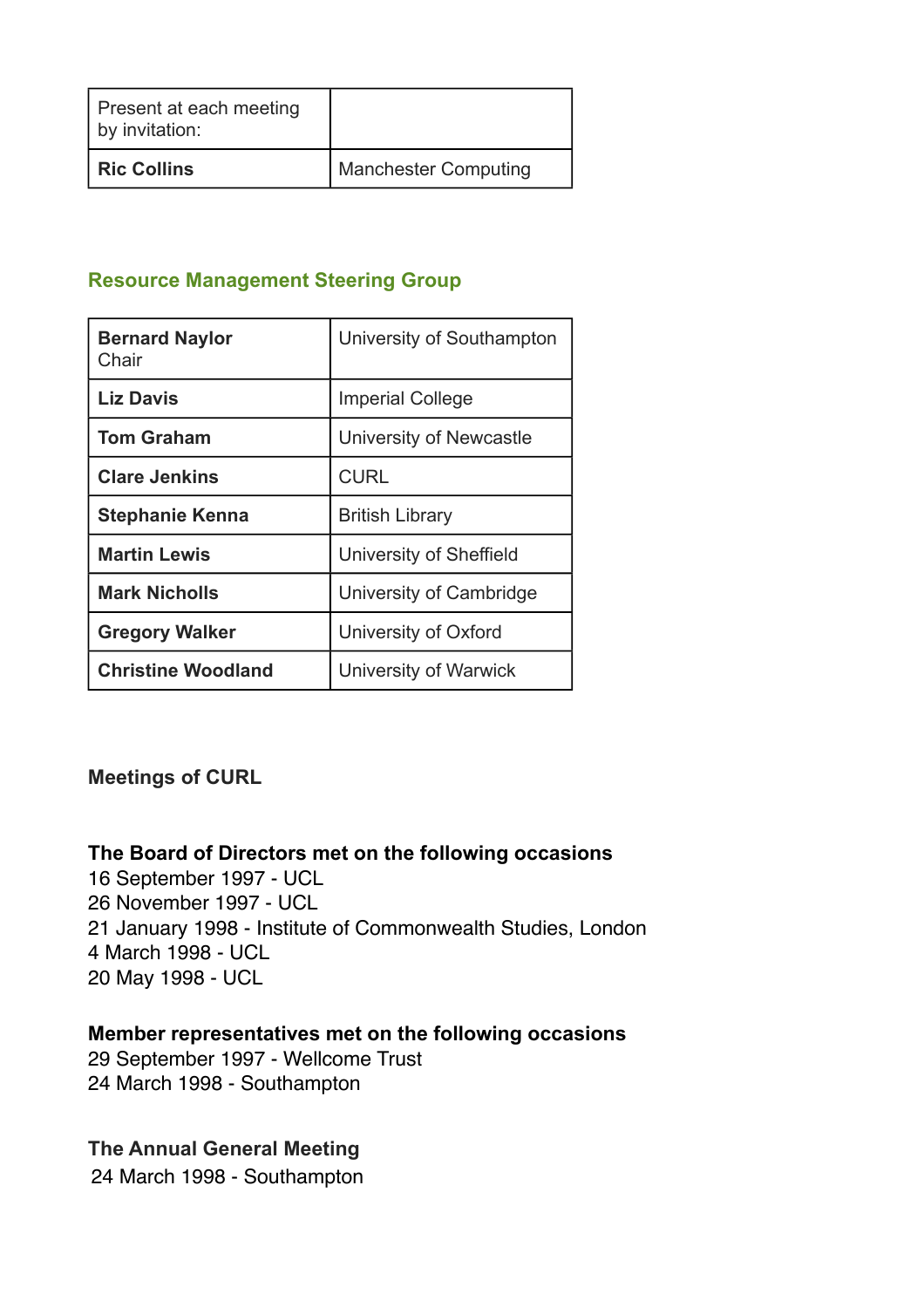# **Summary statement of financial activities:**

## **Year ended 31 July 1998**

|                                                                                | 1998    | 1997    |
|--------------------------------------------------------------------------------|---------|---------|
|                                                                                | £       | £       |
| Income and expenditure                                                         |         |         |
| Incoming resources                                                             |         |         |
| Subscriptions                                                                  | 178,705 | 171,906 |
| User charges                                                                   | 97,902  | 100,865 |
| <b>CURL</b> guide                                                              | 39      | 5,784   |
| RLIN search charge                                                             | 199,506 | 122,453 |
| <b>CEDARS</b> project                                                          | 42,500* |         |
| Other income                                                                   | 2,720   |         |
| Interest received                                                              | 7,230   |         |
|                                                                                | 528,602 | 401.008 |
| <b>Resources used</b>                                                          |         |         |
| <b>Staff Costs</b>                                                             | 72, 227 | 68, 970 |
| <b>Administrative Costs</b>                                                    | 11, 450 | 13,080  |
| Membership activities                                                          | 23,950  | 40,304  |
| Database expenditure                                                           | 214,137 | 267,294 |
| <b>CEDARS</b> project                                                          | 16,461* |         |
|                                                                                | 340,225 | 389,648 |
| Net incoming (outgoing)<br>resources for the year and<br>net movement in funds | 188,377 | 11,360  |
| Balance brought forward at<br>1 August                                         | 82,045  | 71,045  |
| Balance carried forward at<br>31 July                                          | 270,782 | 82,405  |
| *restricted funds                                                              |         |         |